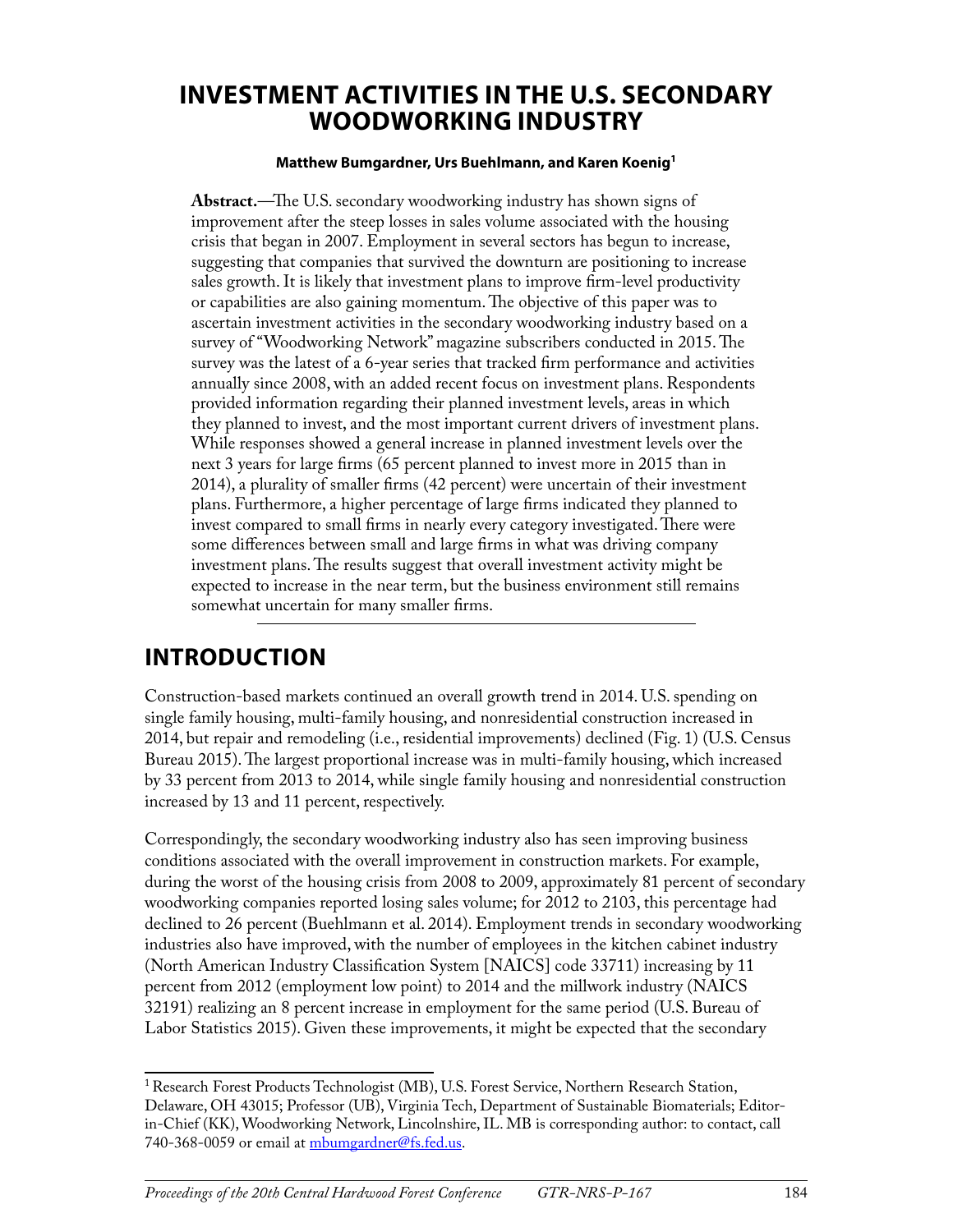

Figure 1.—Value of private U.S. construction put in place, 2002-2014 (U.S. Census Bureau 2015).

woodworking industry would be considering increasing business investments to increase capacity, decrease per unit manufacturing costs, and improve quality, or might consider offering new features or new product lines.

In economic terms, investment means business spending for capital goods to be used to provide goods and services (Boyes and Melvin 1991). Broadly, the determinants of the level of investment made by businesses include the interest rate, cost of capital goods, and profit expectations, all of which influence the potential return on investment. Other factors, such as the rate of technological change within an industry and capacity utilization, can also influence investment levels (Boyes and Melvin 1991). In the present study it was assumed that firm size played a role. According to the resource-based view of firms, resources internal to the firm are the primary source of competitive advantage (Hoopes et al. 2003). Under this scenario, large firms will have relatively greater financial means to make investments. For example, previous research has shown that small firms struggle with issues surrounding external financing (Huang and Brown 1999), and that being a large company within an industry requires the ability to make durable and irreversible investments (Ghemawat 1986). So while it might not be surprising to learn that small firms plan to spend less on investments than large firms, even less is known about the specific areas that small firms might be interesting in investing in or the current drivers of their investment decisions.

The objective of the present study was to assess business investment activities of small and large firms in the secondary woodworking industry by contrasting their planned investment levels, areas in which they plan to invest, and the most important current drivers of investment plans. A secondary objective was to determine changes in sales volume performance for secondary woodworking companies to assess the business environment for making investment decisions.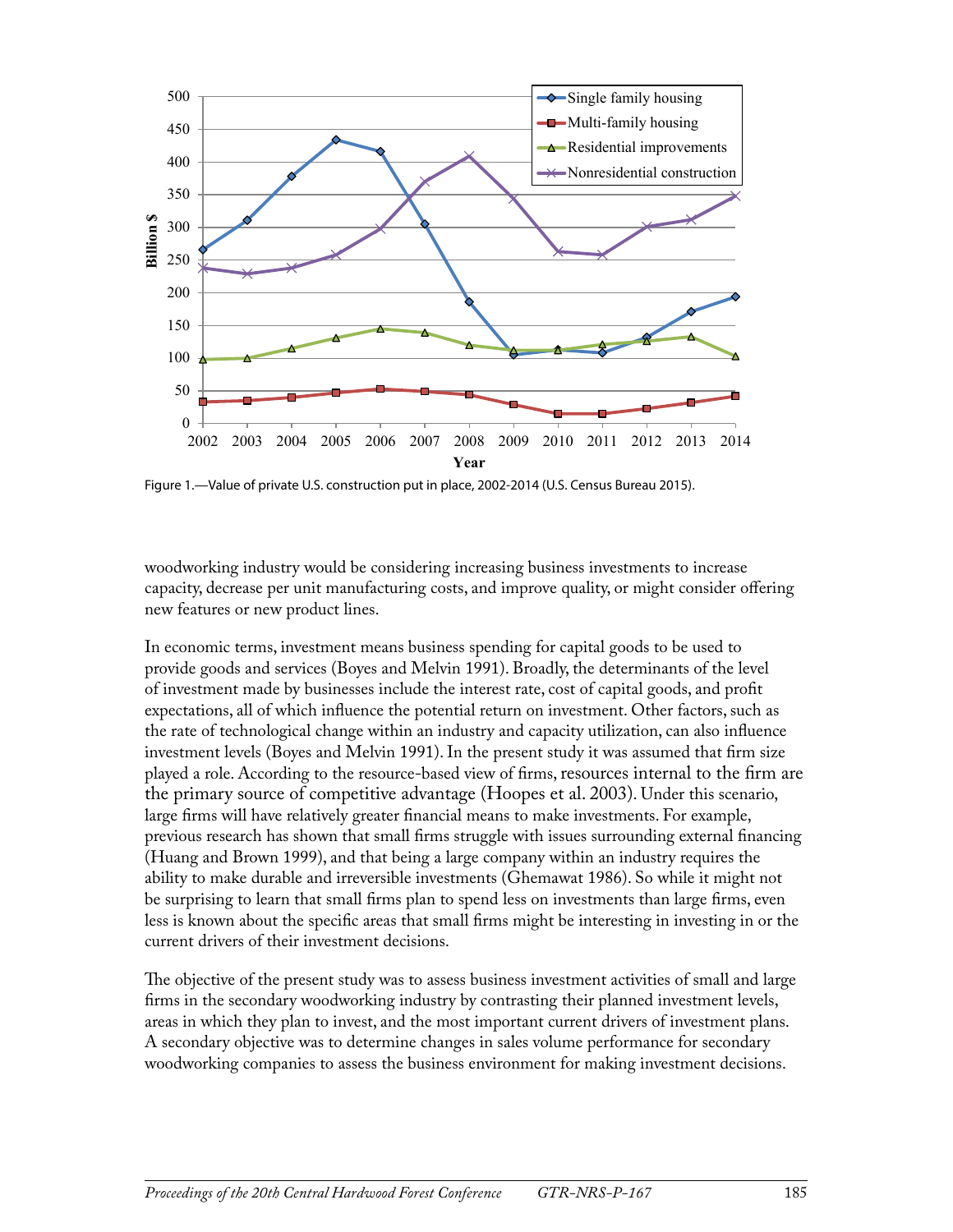## **METHODS AND SAMPLE DESCRIPTION**

Since February 2010, "Wood & Wood Products" or "Wood Products" magazine (now called "Woodworking Network" magazine) has conducted an online survey of their secondary wood working subscribers in February and March of each year to assess the previous year's performance, behaviors, and perceptions of market conditions in housing and related construction markets. Several of the questions have remained the same from year to year to help track industry activities over time. The 2015 study included new questions to focus on investment plans and activities, which are the focus of this paper. The number of responses received each year has ranged from 359 in 2010 to 193 in 2014, with response rates generally ranging from 1 to 3 percent. A higher response rate was achieved in 2010 (46 percent), but a more targeted list was available for use in that year. For the 2015 study there were 228 usable responses received. Although formal checks for nonresponse bias are not possible, the summary data in Table 1 suggest that samples from each year have similar firm characteristics.

Each year, most respondents were either company owners or in positions of corporate/ operating management (ranging from 64 to 72 percent of the sample) and represented firms in at least 40 states. For 2015, the states of California, North Carolina, Indiana, Pennsylvania, Illinois, Michigan, New York, Texas, and Ohio each accounted for at least 4 percent of the total responses. Similar to years past, kitchen/bath cabinet producers made up the largest percentage of the 2015 sample, representing 32 percent of respondents (the lowest percentage for cabinets in the 6 years of the survey). Nearly 18 percent were household furniture producers (representing the largest percentage for household furniture in the 6 years of the study), 12 percent were millwork manufacturers, 7 percent were architectural fixtures firms, 7 percent were producers

|                                             |       | Year           |      |      |                                     |      |
|---------------------------------------------|-------|----------------|------|------|-------------------------------------|------|
| Firm characteristics                        | 2010  | 2011           | 2012 | 2013 | 2014                                | 2015 |
| Number of states represented in sample      | 46    | 46             | 42   | 41   | 42                                  | 40   |
| Main products produced <sup>a</sup>         |       |                |      |      | --Percent ------------------------- |      |
| Kitchen/bath cabinets                       | 36    | 44             | 41   | 42   | 35                                  | 32   |
| Household furniture                         | 8     | $\overline{7}$ | 13   | 14   | 12                                  | 18   |
| Architectural fixtures                      | 8     | 7              | 10   | 8    | 11                                  | 7    |
| Molding/millwork                            | 13    | 11             | 11   | 11   | 15                                  | 12   |
| Other                                       | 35    | 30             | 25   | 25   | 28                                  | 32   |
| Respondent position                         |       |                |      |      |                                     |      |
| Corporate/Management/Owners                 | 72    | 67             | 71   | 67   | 72                                  | 64   |
| Number of employees <sup>a</sup>            |       |                |      |      |                                     |      |
| $1 - 19$                                    | $\_b$ | 61             | 68   | 67   | 66                                  | 65   |
| 20-49                                       |       | 12             | 11   | 7    | 6                                   | 11   |
| $50+$                                       |       | 27             | 21   | 26   | 27                                  | 24   |
| Price point of primary product <sup>a</sup> |       |                |      |      |                                     |      |
| Low to medium <sup><math>c</math></sup>     | 36    | 35             | 29   | 32   | 36                                  | 32   |
| Medium-high                                 | 54    | 54             | 56   | 56   | 50                                  | 50   |
| High                                        | 10    | 11             | 16   | 11   | 14                                  | 18   |

#### **Table 1.—Selected firm characteristics for respondents by study year**

<sup>a</sup> Yearly totals may not sum to 100 percent due to rounding.

b--indicates question not asked in 2010.

c Low, low-medium, and medium categories combined.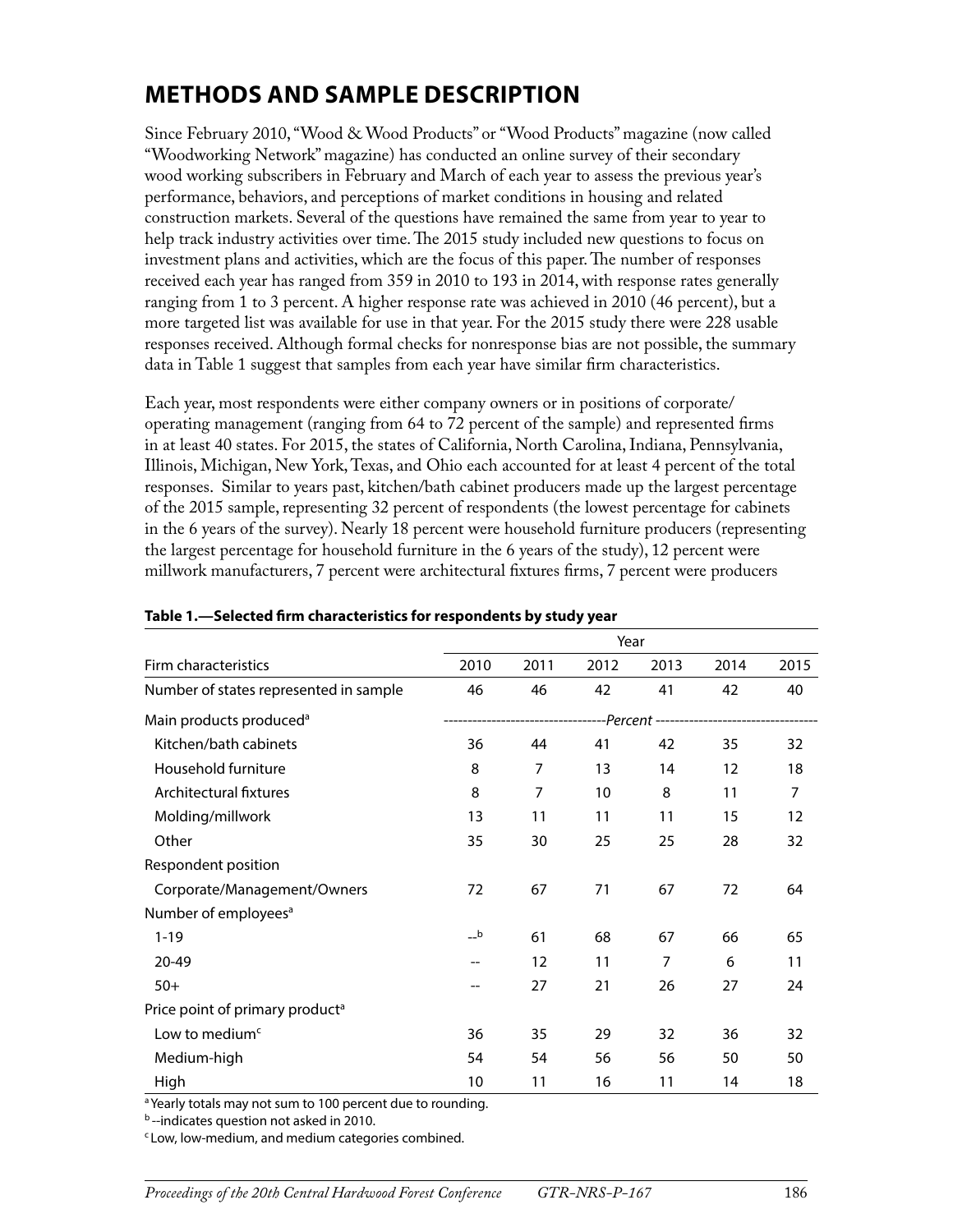of dimension or components, and 5 percent manufactured office/hospitality/contract furniture. While an additional 20 percent indicated their production was in "other" categories, most could reasonably be classified into one of the aforementioned categories (especially millwork). Closets were also a somewhat common product area. Similar to past years, most responding firms were small, with 49 percent having sales of less than \$1 million in 2014 and another 28 percent having sales of \$1-10 million. Furthermore, 65 percent of respondents had 1-19 employees. Lastly, respondents' production was domestically focused, with 84 percent indicating that more than 60 percent of their sales in 2015 would result from domestically produced and/or sourced products; this percentage was similar to previous years' studies.

Comparative analyses were conducted by categorizing respondents as either a small firm (1-19 employees) or large firm (20 or more employees). For these analyses, there were 125 small firms and 68 large firms; 35 firms did not indicate their firm size so were only included in aggregate measures. Respondents provided information regarding their planned investment levels, areas in which they planned to invest, and the most important current drivers of investment plans. For frequency count data, chi-square tests were used. For two-group comparisons of interval-level data (i.e., comparing small and large firms on scaled responses), two-tailed *t* tests were used. When there was a difference in variances between the groups (based on a folded *F* test), the Satterthwaite method was used. An  $\alpha$  level of 0.10 was used for all tests. Statistical analyses were carried out using SAS® Enterprise Guide 6.1 (SAS Institute, Cary, NC).

# **RESULTS AND DISCUSSION**

#### **Changes in Performance**

Analysis of year-over-year sales performance from 2009 to 2014 revealed continued gradual improvement in the percentage of firms reporting positive changes in sales volume. In 2009, 81 percent of respondents reported losing sales volume from the previous year, and 60 percent reported losing a volume of 20 percent or more. By 2014 (the current study), this proportion had declined to 21 percent (Fig. 2). Furthermore, the proportions of respondents in the Somewhat Better (sales up by 10 percent) and Much Better (sales up by 20 percent or more) categories have been increasing or holding steady each year. Nearly a quarter of respondents indicated that their sales were up by 20 percent or more from 2013 to 2014. This year's results also showed an increasing number of respondents indicating sales were unchanged year over year, suggesting more firms are seeing a stabilizing marketplace. Overall, these changes in sales volume suggest a business environment conducive to firms considering investments to improve productivity and capabilities.

## **Planned Investment Activities**

While 65 percent of large firms planned to invest more in 2015 than 2014 to improve productivity and capabilities, just over a third of small firms indicated they planned to increase investments in 2015 (Fig. 3). For small firms, many (42 percent) were uncertain about their investment plans for 2015 at the time of the study. In fact, this was the most common response from small firms. The "no" response was the lowest category for both small and large firms, however, suggesting a generally favorable environment for investments in the secondary wood industry.

A majority of small firms (67 percent) indicated they planned to invest less than \$250,000 over the next 3 years, and nearly a quarter had no investment plans for the period. Of the small firms that responded, none had plans to spend more than \$1 million in investments over the next 3 years. Conversely, large firms were somewhat equally distributed across the investment categories, and only 4 percent indicated their firms had no investment plans (Fig. 4).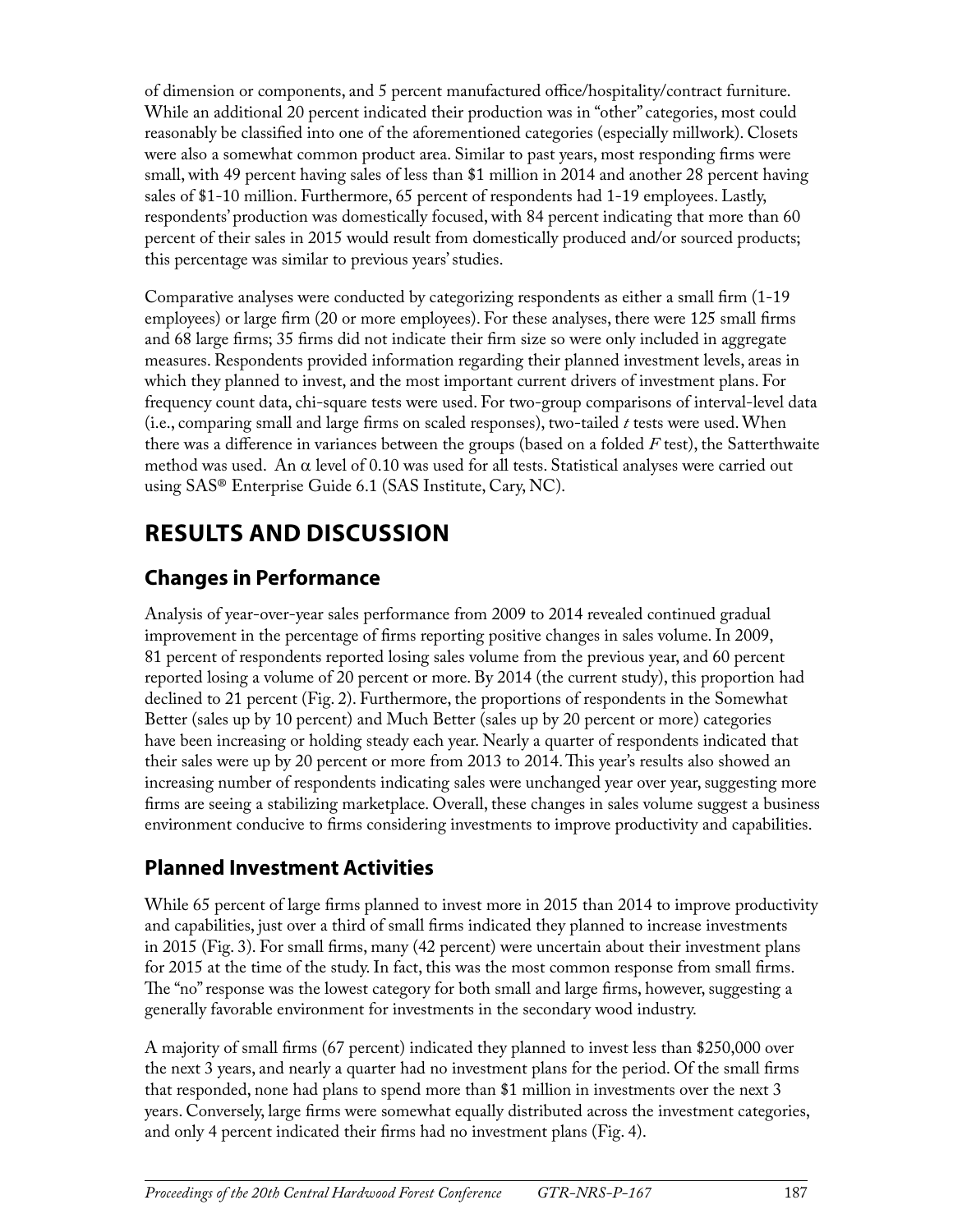



Figure 3.—Categorical responses to the question, "Does your company plan to invest more in productivity and capability improvements in 2015 than it did in 2014?" Chi-square statistic for associated frequency counts =  $14.6$  (P=0.001).

Figure 4.—Categorical responses to the question, "Over the next 3 years, about how much does your company plan to spend on investments to improve productivity or capabilities?" Chi-square statistic for associated frequency counts = 93.5 (P<0.001).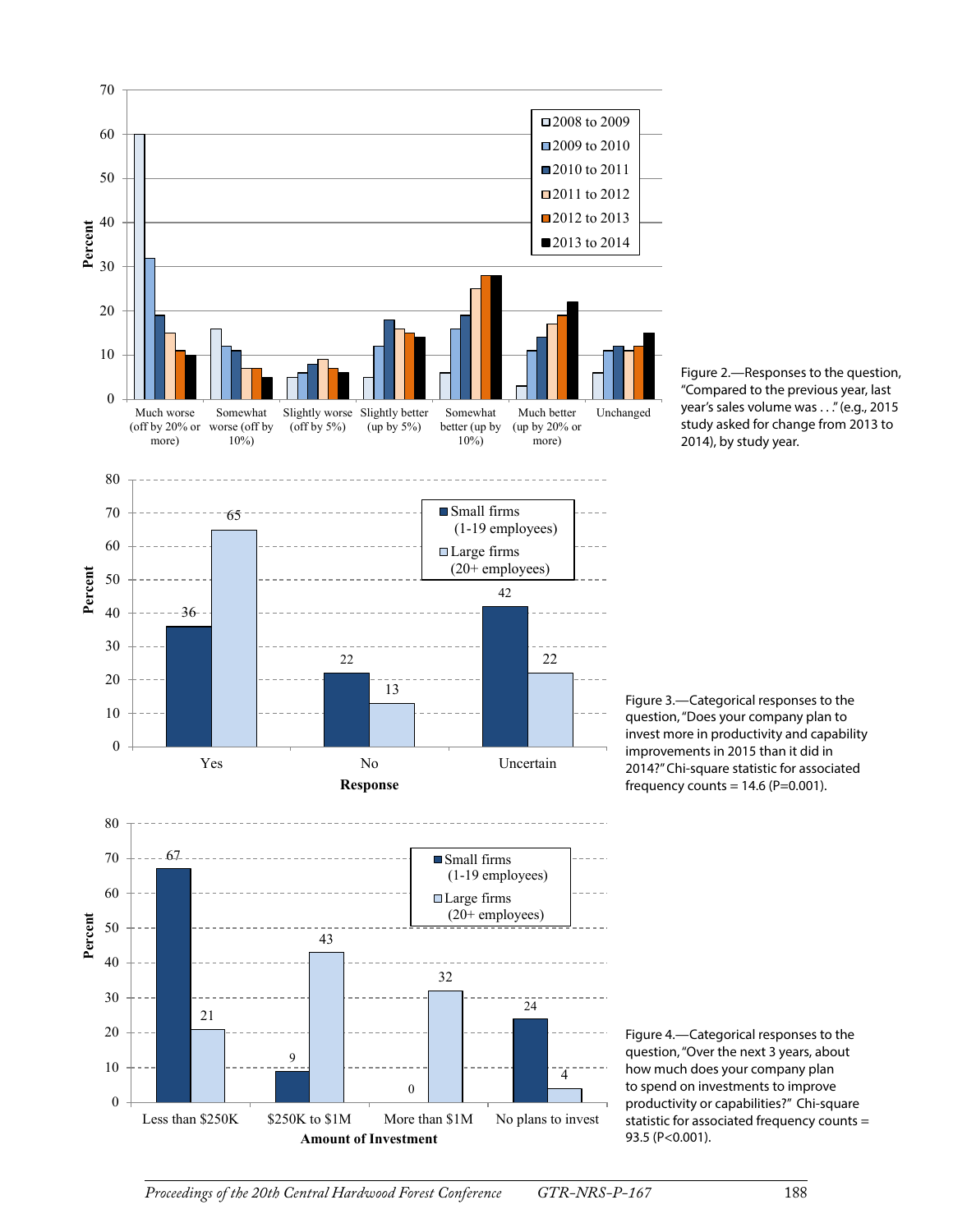| Investment areas                     | Small firms<br>$(n=125)$ | Large firms<br>$(n=68)$       | Chi-square<br>statistic <sup>a</sup> | pb      |
|--------------------------------------|--------------------------|-------------------------------|--------------------------------------|---------|
|                                      |                          | ---------Percent ------------ |                                      |         |
| Sales force expansion/development    | 16.8                     | 50.0                          | 23.82                                | < 0.001 |
| Employee training                    | 24.0                     | 45.6                          | 9.50                                 | 0.002   |
| Advertising/marketing communications | 30.4                     | 41.2                          | 2.27                                 | 0.132   |
| Panel processing                     | 16.8                     | 33.8                          | 7.25                                 | 0.007   |
| Assembly                             | 11.2                     | 30.9                          | 11.49                                | 0.001   |
| Inventory reduction                  | 9.6                      | 30.9                          | 14.07                                | < 0.001 |
| Design/manufacturing software        | 22.4                     | 29.4                          | 1.16                                 | 0.282   |
| Finishing                            | 19.2                     | 29.4                          | 2.61                                 | 0.106   |
| Solid wood processing                | 21.6                     | 26.5                          | 0.58                                 | 0.445   |
| E-commerce                           | 16.0                     | 17.6                          | 0.09                                 | 0.769   |
| Decorative laminating/veneering      | 7.2                      | 16.2                          | 3.82                                 | 0.051   |
| Component outsourcing                | 13.6                     | 11.8                          | 0.13                                 | 0.717   |
| Rough mill                           | 7.2                      | 10.3                          | 0.56                                 | 0.456   |
| Certification/green initiatives      | 4.8                      | 8.8                           | 1.22                                 | 0.269   |

**Table 2.—Areas where companies will invest significantly to improve productivity or capabilities within the next 3 years. Results ordered by large firm percentages, with greatest areas of investment at the top.**

<sup>a</sup> Chi-square tests based on associated frequency counts in 2 x 2 tables for each investment area. b Bold *P* values indicate significant differences between small and large firms at α=0.10.

This study also assessed the general categories or areas where investments were planned within the next 3 years (Table 2). For small firms, this included advertising/marketing communications (30.4 percent), employee training (24.0 percent), design or manufacturing software (22.4 percent), and solid wood processing (21.6 percent). For large firms, the areas with the most planned investment activity were sales force expansion (50.0 percent), employee training (45.6 percent), and advertising/marketing communications (41.2 percent). Thus, marketing and employee training were areas important to both small and large firms.

In every category except component outsourcing, a higher percentage of large firms indicated planned investments than did small firms (Table 2). This was especially true for sales force expansion/development, employee training, panel processing, assembly, inventory reduction, and decorative laminating/veneering, all of which were statistically significantly different between small and large firms. These results show areas especially important to larger firms, including becoming leaner (inventory reduction) and improving manufacturing capabilities. They also suggest that many large firms are expecting to expand sales in the next 3 years with the addition of more sales capabilities, which might be an important indicator of economic confidence. Three of these areas (employee training, sales force expansion, and inventory reduction) were found to be significant in a previous study conducted during the economic downturn associated with the housing crisis (Buehlmann et al. 2013). The consistency across studies for these factors suggests these are areas of enduring interest to large firms.

#### **Factors Influencing Investment Plans**

Lastly, respondents assessed the most important current drivers of investment plans (Table 3), which offered a similar pattern to the results from Table 2. Small firms rated nearly every factor as less important than did large firms, and several of the differences were statistically significant, including to improve productivity, to reduce labor costs, to replace aging equipment, and to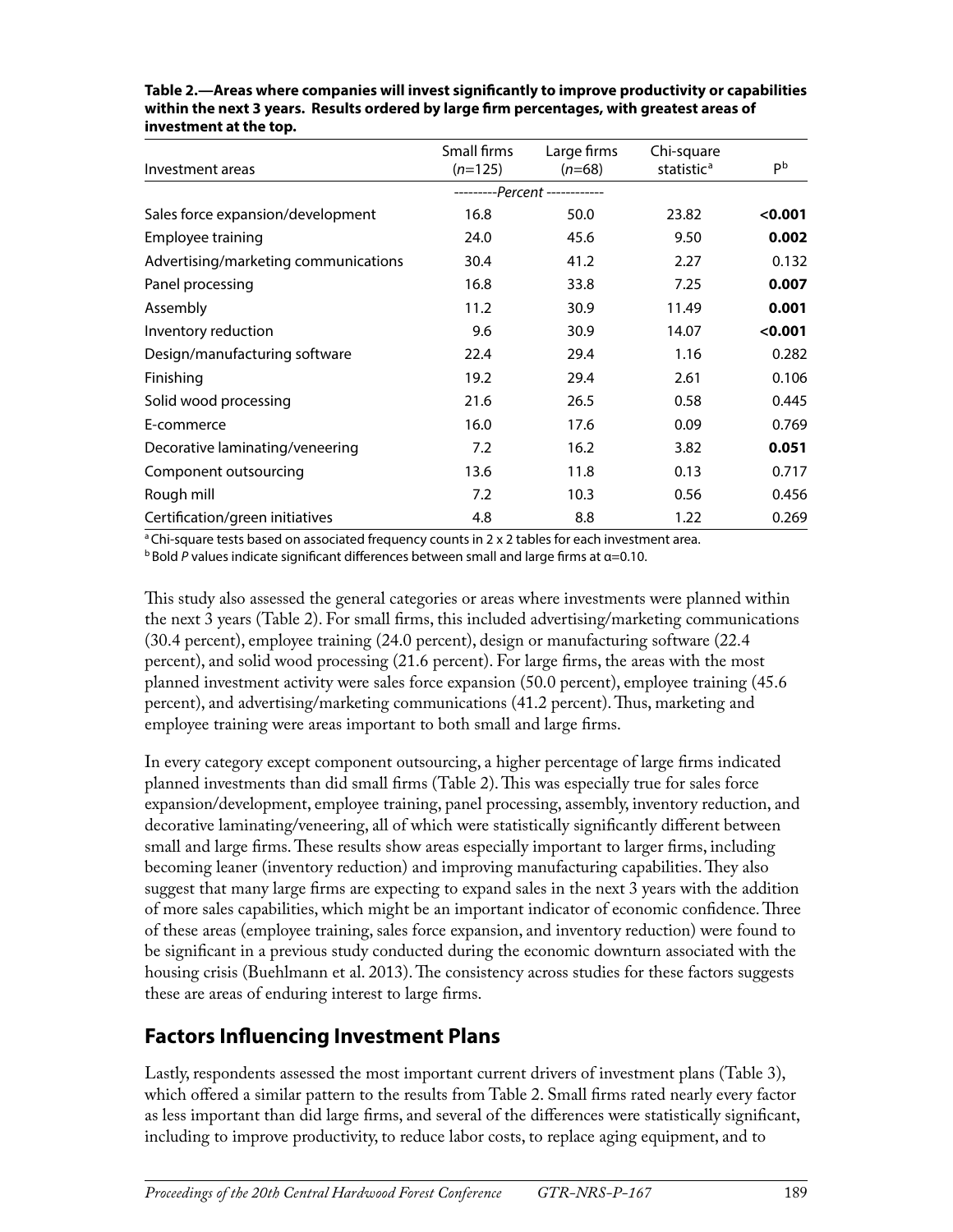|                                              |                          | Mean importance value <sup>a</sup> |         | P <sup>b</sup> |
|----------------------------------------------|--------------------------|------------------------------------|---------|----------------|
| <b>Factors</b>                               | Small firms<br>$(n=125)$ | Large firms<br>$(n=68)$            | t value |                |
| To improve design capabilities               | 3.5                      | 3.3                                | 0.97    | 0.332          |
| To replace aging equipment                   | 2.8                      | 3.3                                | $-2.62$ | 0.009          |
| To increase capability to customize products | 3.4                      | 3.5                                | $-0.29$ | 0.775          |
| To reduce labor costs                        | 3.2                      | 3.6                                | $-1.94$ | 0.054          |
| To enter new product markets                 | 3.3                      | 3.6                                | $-1.27$ | 0.207          |
| To maintain market share                     | 3.7                      | 3.7                                | $-0.11$ | 0.915          |
| To improve product quality                   | 3.7                      | 3.9                                | $-0.93$ | 0.353          |
| To increase market share                     | 3.7                      | 4.1                                | $-2.61$ | 0.010          |
| To improve productivity                      | 3.9                      | 4.3                                | $-2.23$ | 0.027          |

| Table 3.—Importance values for factors driving company investment plans over the next 3 |
|-----------------------------------------------------------------------------------------|
| years. Results ordered by large firm means, from least important to most important.     |

a Scale anchored by 1 = *Not at all important* to 5 = *Very important*; no other scale points were labeled. b Bold *P* values indicate significant differences between small and large firms at α=0.10.

increase market share. Improving design capabilities seemed relatively important to small firms. Given that most small firms are either uncertain of their near-term investment plans or have no plans to invest, small firms also perceive a lesser importance to investing than do large firms that invest more frequently and heavily than do small firms.

## **SUMMARY AND CONCLUSION**

Results of the 2015 survey showed a continuation of previous trends of more firms indicating year-over-year sales increases or unchanged sales. Overall, most respondents perceived a stable or improving market, which suggests an environment where companies might be looking to invest to improve their productivity and capabilities.

Overall, 76 percent of small firms and 96 percent of large firms indicated they planned to invest to improve productivity or capabilities over the next 3 years. Large firms showed a tendency toward greater investment activity overall, as well as less uncertainty about their investment plans for the very near term (2014 to 2015). Planned investment amounts varied for larger firms, but three-quarters indicated they would spend at least \$250,000. For small firms, most indicated that their investments over the next 3 years would be \$250,000 or less. However, 42 percent of small firms were uncertain of their year-over-year investment plans for 2014-2015. When this 42 percent is coupled with the 76 percent of small firms indicating they would invest over the next 3 years, it suggests more comfort with planning over the longer-term (3 year) planning horizon.

For most investment areas surveyed, large firms showed a tendency to plan a greater level of investment than did small firms. Investment plans for large firms also appeared to be broad, with nearly a third planning to invest in areas ranging from sales force expansion to inventory reduction to panel processing and assembly.

Similar to previous research (Buehlmann et al. 2013), advertising and marketing communications was an especially important investment area for small firms. This is likely related to the importance of maintaining a consistent cash flow to smaller firms (Huang and Brown 1999), especially when facing some uncertainty regarding the current business environment. Furthermore, Ballantine et al. (1993) claim that small firms face inherent uncertainty regarding profitability in general (i.e., regardless of overall business conditions).